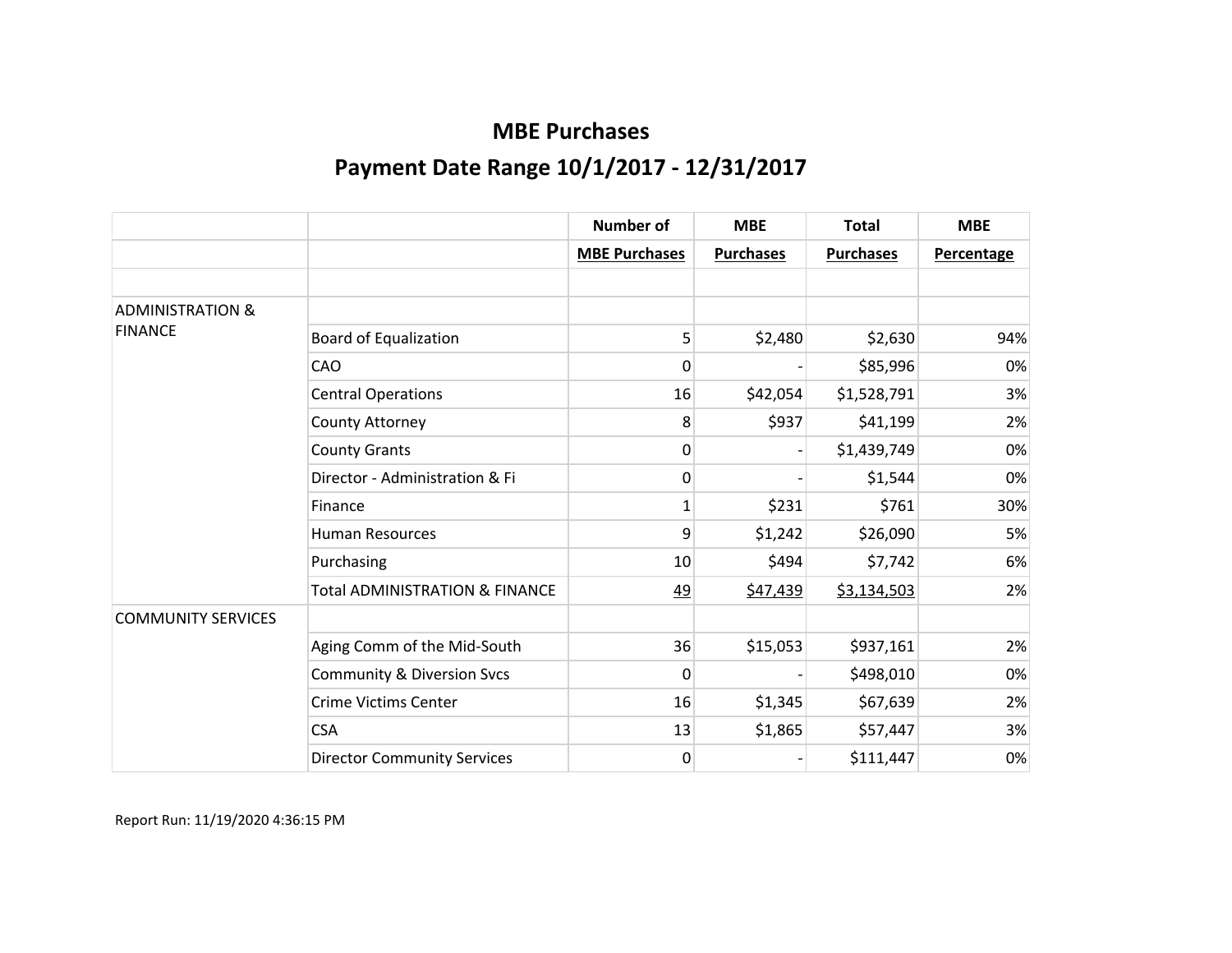| <b>COMMUNITY SERVICES</b> | <b>Pretrial Services</b>             | 3              | \$1,212  | \$16,343    | 7%  |
|---------------------------|--------------------------------------|----------------|----------|-------------|-----|
|                           | Ryan White                           | 3              | \$2,731  | \$1,517,133 | 0%  |
|                           | <b>Total COMMUNITY SERVICES</b>      | 71             | \$22,206 | \$3,205,180 | 1%  |
| <b>CORRECTIONS</b>        |                                      |                |          |             |     |
|                           | <b>Correction Center Facility</b>    | 0              |          | \$1,625     | 0%  |
|                           | <b>Corrections Administration</b>    | 104            | \$58,302 | \$5,240,720 | 1%  |
|                           | <b>Total CORRECTIONS</b>             | 104            | \$58,302 | \$5,242,345 | 1%  |
| <b>EMPLOYEE BENEFITS</b>  |                                      |                |          |             |     |
|                           | Employee Health Insurance            | 0              |          | \$340,372   | 0%  |
|                           | <b>Total EMPLOYEE BENEFITS</b>       | <u>0</u>       |          | \$340,372   | 0%  |
| <b>HEALTH SERVICES</b>    |                                      |                |          |             |     |
|                           | Admin & Finance - Health Svcs        | 26             | \$2,298  | \$16,318    | 14% |
|                           | <b>Community Health</b>              | 109            | \$22,116 | \$394,333   | 6%  |
|                           | <b>Environmental Health Services</b> | 36             | \$13,084 | \$107,118   | 12% |
|                           | <b>Forensic Services</b>             | 8              | \$4,228  | \$1,458,122 | 0%  |
|                           | Health Planning & Promotion          | 20             | \$15,000 | \$43,497    | 34% |
|                           | <b>Inmate Medical Care</b>           | $\overline{2}$ | \$60     | \$3,394,285 | 0%  |
|                           | <b>Public Health Safety</b>          | 35             | \$8,185  | \$158,938   | 5%  |
|                           | <b>Total HEALTH SERVICES</b>         | 236            | \$64,972 | \$5,572,611 | 1%  |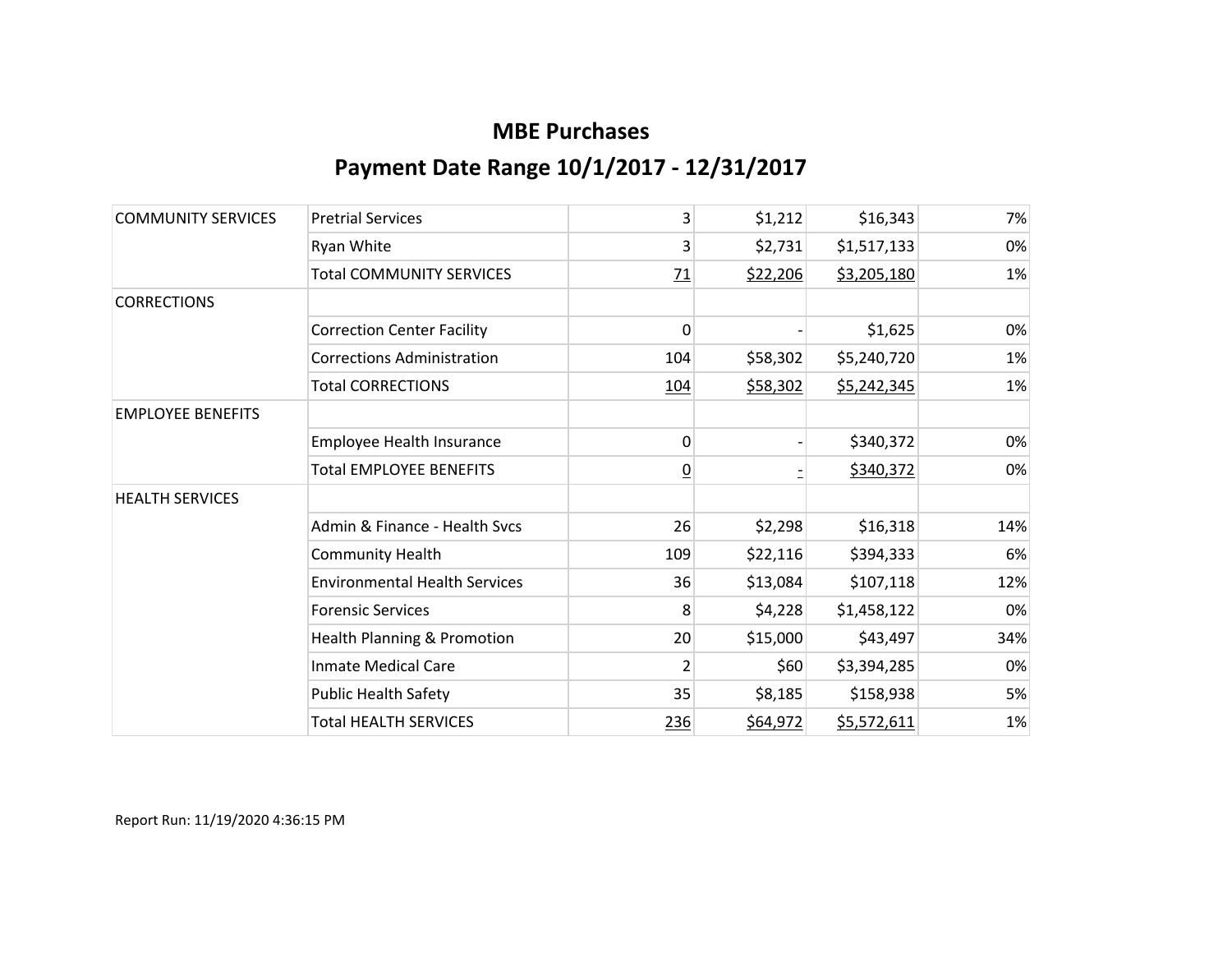| <b>INFORMATION</b>        |                                                       |                |           |             |     |
|---------------------------|-------------------------------------------------------|----------------|-----------|-------------|-----|
| <b>TECHNOLOGY SERVICE</b> | <b>Chief Information Officer</b>                      | 0              |           | \$43,204    | 0%  |
|                           | <b>IT Internal Services</b>                           | 5              | \$265,925 | \$891,625   | 30% |
|                           | IT Operations                                         | 40             | \$157,247 | \$1,153,817 | 14% |
|                           | <b>Total INFORMATION TECHNOLOGY</b><br><b>SERVICE</b> | 45             | \$423,172 | \$2,088,646 | 20% |
| <b>JAIL DIVISION</b>      |                                                       |                |           |             |     |
|                           | Jail Administration                                   | 41             | \$53,861  | \$2,867,656 | 2%  |
|                           | Jail Programs                                         | 34             | \$15,427  | \$164,678   | 9%  |
|                           | Jail Security                                         | 1              | \$375     | \$8,597     | 4%  |
|                           | <b>Total JAIL DIVISION</b>                            | $\frac{76}{2}$ | \$69,663  | \$3,040,932 | 2%  |
| <b>JUDICIAL</b>           |                                                       |                |           |             |     |
|                           | <b>Attorney General</b>                               | 0              |           | \$29,227    | 0%  |
|                           | <b>Chancery Court</b>                                 | 1              | \$56      | \$3,180     | 2%  |
|                           | <b>Circuit Court</b>                                  | 9              | \$1,605   | \$4,419     | 36% |
|                           | <b>Criminal Court</b>                                 | 17             | \$2,790   | \$11,266    | 25% |
|                           | Divorce Referee                                       | 1              | \$76      | \$372       | 21% |
|                           | <b>General Sessions Court</b>                         | 21             | \$36,934  | \$364,005   | 10% |
|                           | <b>Jury Commission</b>                                | 0              |           | \$7,698     | 0%  |
|                           | Juvenile Court Clerk                                  | 7              | \$4,297   | \$55,431    | 8%  |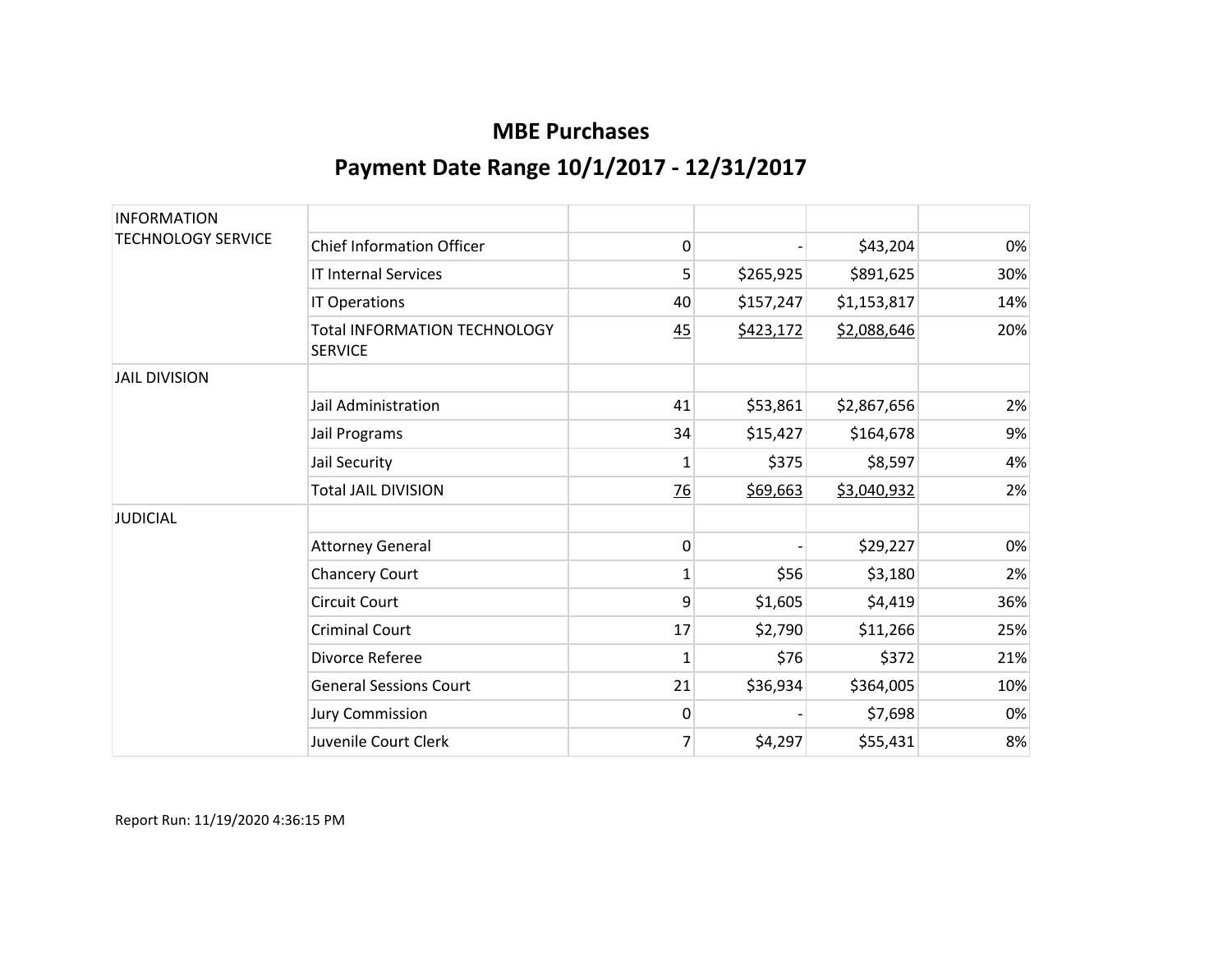| <b>JUDICIAL</b>         | Juvenile Court Judge                                  | 32             | \$5,630  | \$1,230,893 | 0%  |
|-------------------------|-------------------------------------------------------|----------------|----------|-------------|-----|
|                         | Probate Court                                         | 6              | \$736    | \$1,200     | 61% |
|                         | <b>Public Defender</b>                                | 51             | \$4,017  | \$42,497    | 9%  |
|                         | <b>Total JUDICIAL</b>                                 | 145            | \$56,142 | \$1,750,187 | 3%  |
| <b>LAW ENFORCEMENT</b>  |                                                       |                |          |             |     |
|                         | <b>Chief Deputy</b>                                   | 0              |          | \$6,888     | 0%  |
|                         | Courts                                                | 0              |          | \$20,191    | 0%  |
|                         | Detectives                                            | 1              | \$128    | \$51,378    | 0%  |
|                         | Fugitive                                              | 0              |          | \$32,401    | 0%  |
|                         | <b>Special Operations</b>                             | 14             | \$5,412  | \$237,936   | 2%  |
|                         | Training                                              | 4              | \$884    | \$149,973   | 1%  |
|                         | Uniform Patrol                                        | $\overline{2}$ | \$223    | \$22,493    | 1%  |
|                         | <b>Total LAW ENFORCEMENT</b>                          | 21             | \$6,647  | \$521,260   | 1%  |
| <b>MISCELLANEOUS</b>    |                                                       |                |          |             |     |
| <b>INTERNAL SERVICE</b> | Admin & Finance - Health Sycs                         | 0              |          | \$4,585     | 0%  |
|                         | <b>Total MISCELLANEOUS INTERNAL</b><br><b>SERVICE</b> | $\overline{0}$ |          | \$4,585     | 0%  |
| OTHER ELECTED OFFICIALS |                                                       |                |          |             |     |
|                         | Assessor                                              | $\overline{7}$ | \$1,104  | \$173,547   | 1%  |
|                         | <b>County Clerk</b>                                   | 23             | \$5,008  | \$65,318    | 8%  |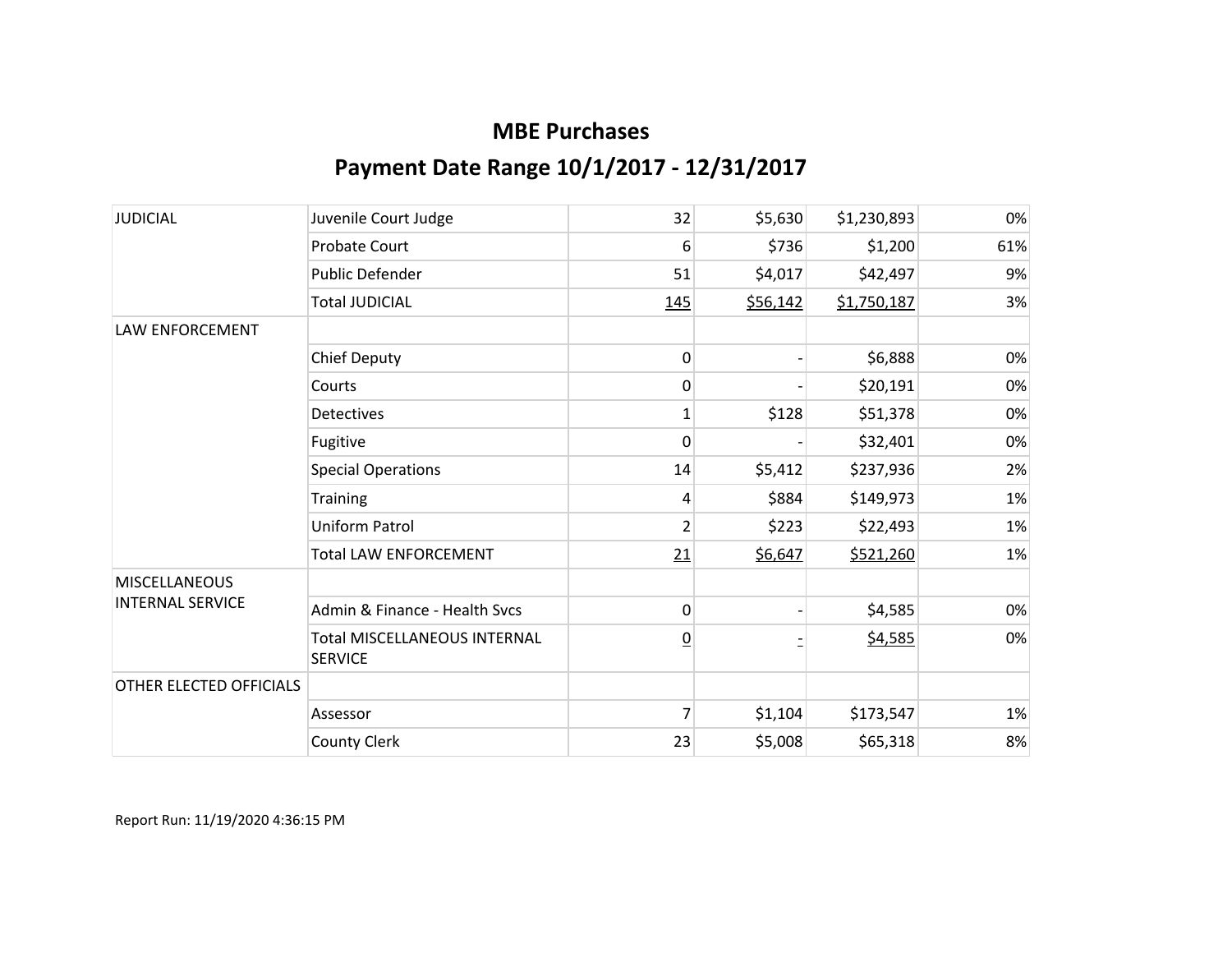| OTHER ELECTED OFFICIALS | <b>Election Commission</b>              | 22             | \$2,242     | \$567,609   | 0%   |
|-------------------------|-----------------------------------------|----------------|-------------|-------------|------|
|                         | <b>Equal Opportunity Compliance</b>     | 9              | \$479       | \$4,925     | 10%  |
|                         | Legislative Operations                  | 22             | \$1,611     | \$117,468   | 1%   |
|                         | Register                                | 5              | \$296       | \$8,319     | 4%   |
|                         | Trustee                                 | 10             | \$31,791    | \$175,530   | 18%  |
|                         | <b>Total OTHER ELECTED OFFICIALS</b>    | 98             | \$42,531    | \$1,112,716 | 4%   |
| <b>Other Offices</b>    |                                         |                |             |             |      |
|                         | <b>Central Operations</b>               | $\overline{2}$ | \$896,067   | \$1,591,440 | 56%  |
|                         | Courts                                  | 4              | \$75,686    | \$329,976   | 23%  |
|                         | <b>Parks and Grounds Maintenance</b>    | 1              | \$91,212    | \$91,212    | 100% |
|                         | <b>Support Services</b>                 | 1              | \$4,000     | \$1,014,670 | 0%   |
|                         | <b>Total Other Offices</b>              | 8              | \$1,066,966 | \$3,027,298 | 35%  |
| <b>PLANNING &amp;</b>   |                                         |                |             |             |      |
| <b>DEVELOPMENT</b>      | Admin & Finance - Health Svcs           | 2              | \$177       | \$1,800     | 10%  |
|                         | <b>Codes Enforcement</b>                | 9              | \$3,832     | \$93,474    | 4%   |
|                         | Director - Planning & Developm          | $\mathbf{1}$   | \$36        | \$23,319    | 0%   |
|                         | Housing                                 | 16             | \$120,823   | \$445,217   | 27%  |
|                         | <b>Regional Services</b>                | $\mathbf 1$    | \$131       | \$103,035   | 0%   |
|                         | <b>Resilience Department</b>            | 7              | \$79,902    | \$863,256   | 9%   |
|                         | <b>Total PLANNING &amp; DEVELOPMENT</b> | 36             | \$204,901   | \$1,530,103 | 13%  |